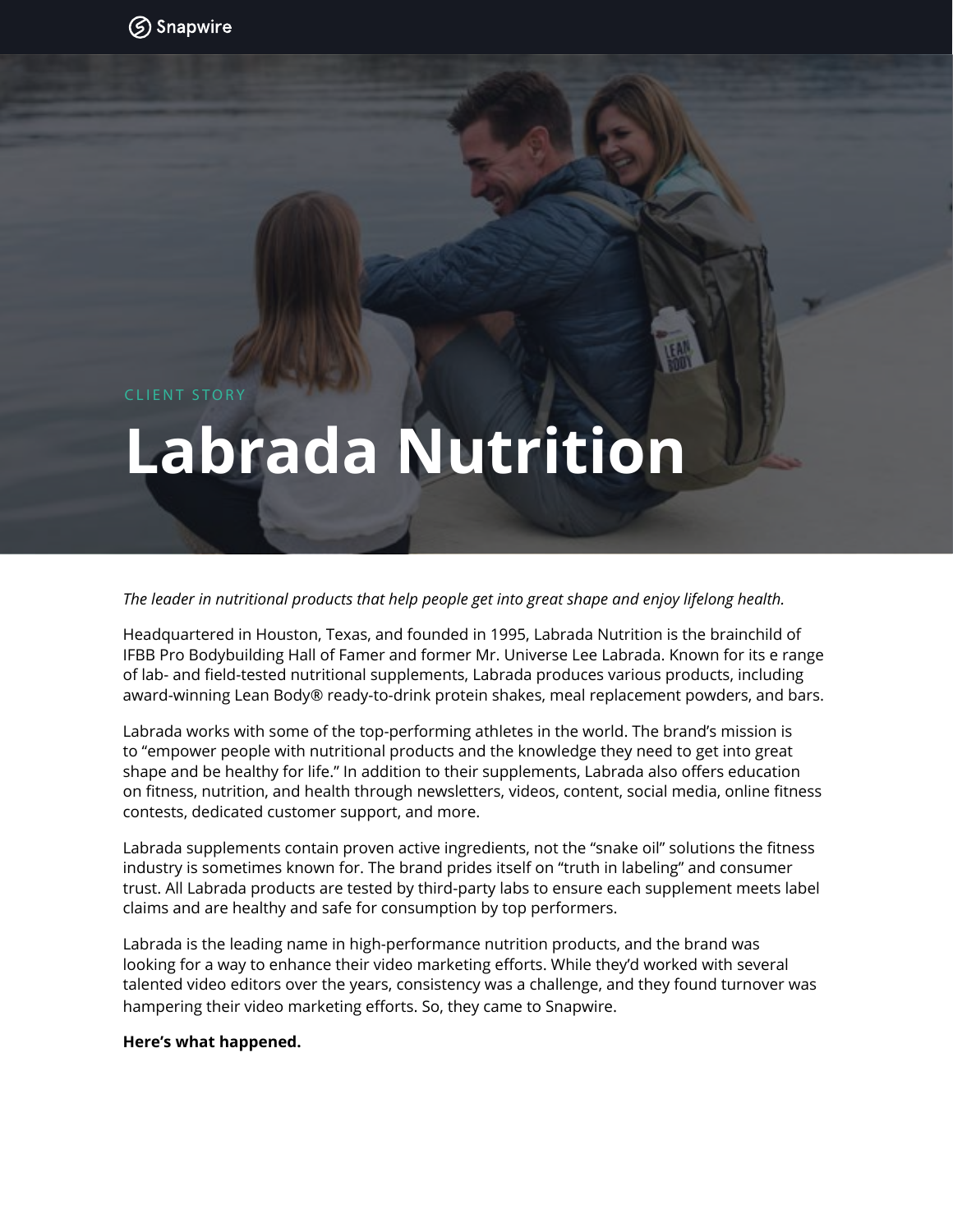

## **THE CHALLENGE**

Labrada had plenty of material to create great visual content. Still, they found that working with individual freelancers who moved away or became busy on other projects created a real lack of consistency.

Their expanding product lineup required extensive marketing, and Labrada found that working with so many freelancers created a challenging, piecemeal workflow that just wasn't sustainable. They needed one visual content proudcer who knew what they wanted, knew how to deliver it, and wouldn't ever move away.

- Despite Labrada's success, their in-house team is quite lean, which meant they often didn't have the designated staff needed to create specific content.
- They had taken to working with freelancers to get the visual content they needed.
- The COVID-19 crisis presented another challenge—limiting Labrada's abilitiy to offer instore samples. In place of sampling, they were forced to adapt to a new marketing style and do it rapidly.
- However, before too long, they realized that going over individual creative briefs and scheduling with their team of free lancers took up too much bandwidth. Additionally, coordinating everything with so many different photographers was proving difficult. They needed a more streamlined solution.

## **This is where Snapwire came in.**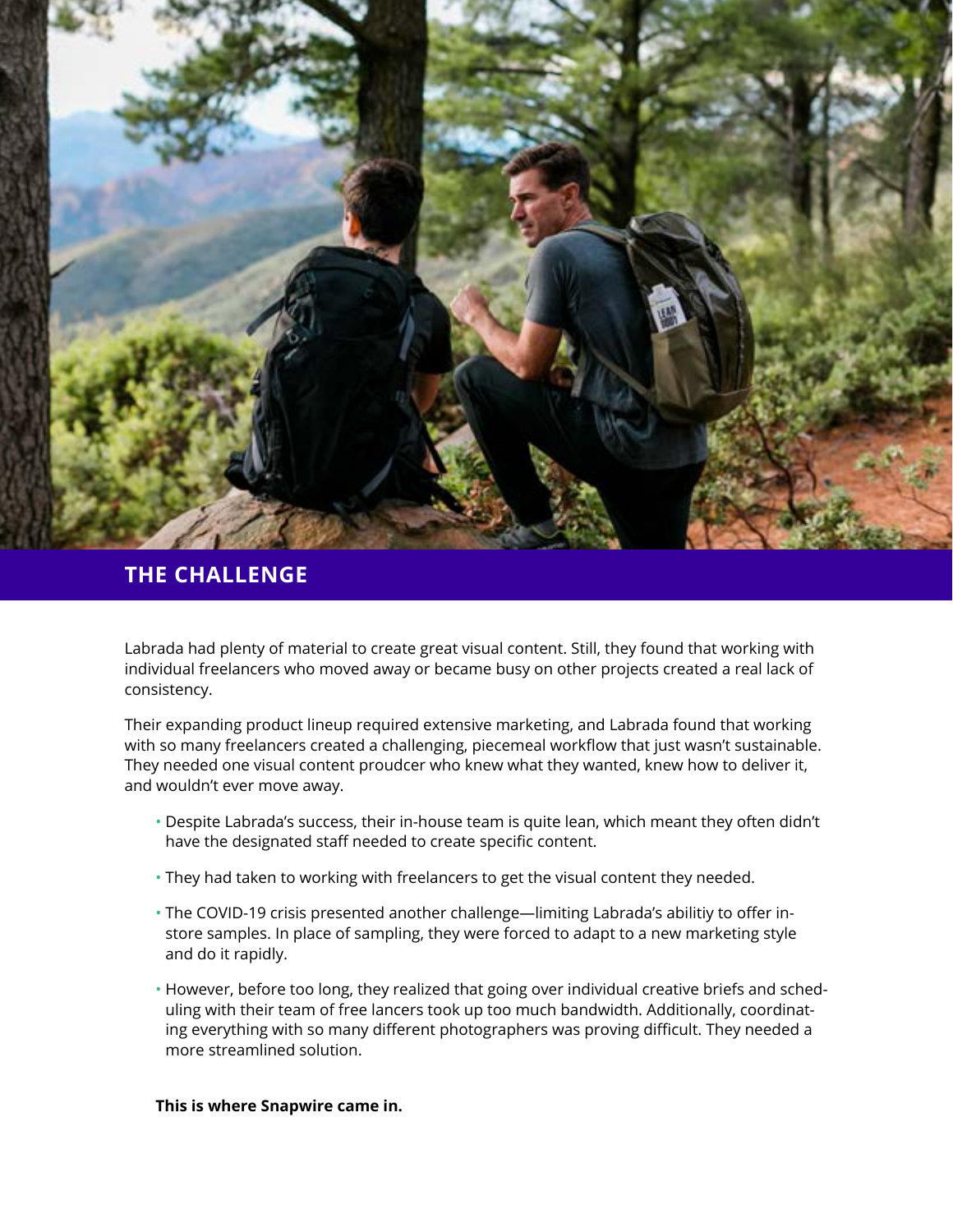

## **THE SOLUTION**

As soon as Labrada onboarded Snapwire to create their visual marketing content, they enjoyed the streamlined simplicity of an all-in-one platform, plus a much broader library of available content. According to Martin Shepherd, Creative Director for Labrada Nutrition:

> One of the things that I liked about Snapwire is that I usually use local photographers. So I'm hamstrung to a point [when I want a shot that's not local.] What was very attractive is that I was able to say 'look, this is what I'm looking for - something different than what I've already done.' And what I liked was that they were able to find the models. I like the flexibility and being able to have different locations, other than Houston or Dallas or somewhere in Texas, because those are basically the places that I have a foothold of photographers.

Because of the nature of Labrada's goals, one of their KPIs was the diversity of the content they could create, and the simplicity with which they could create it. They wanted to expand their reach without also increasing their in-house workload.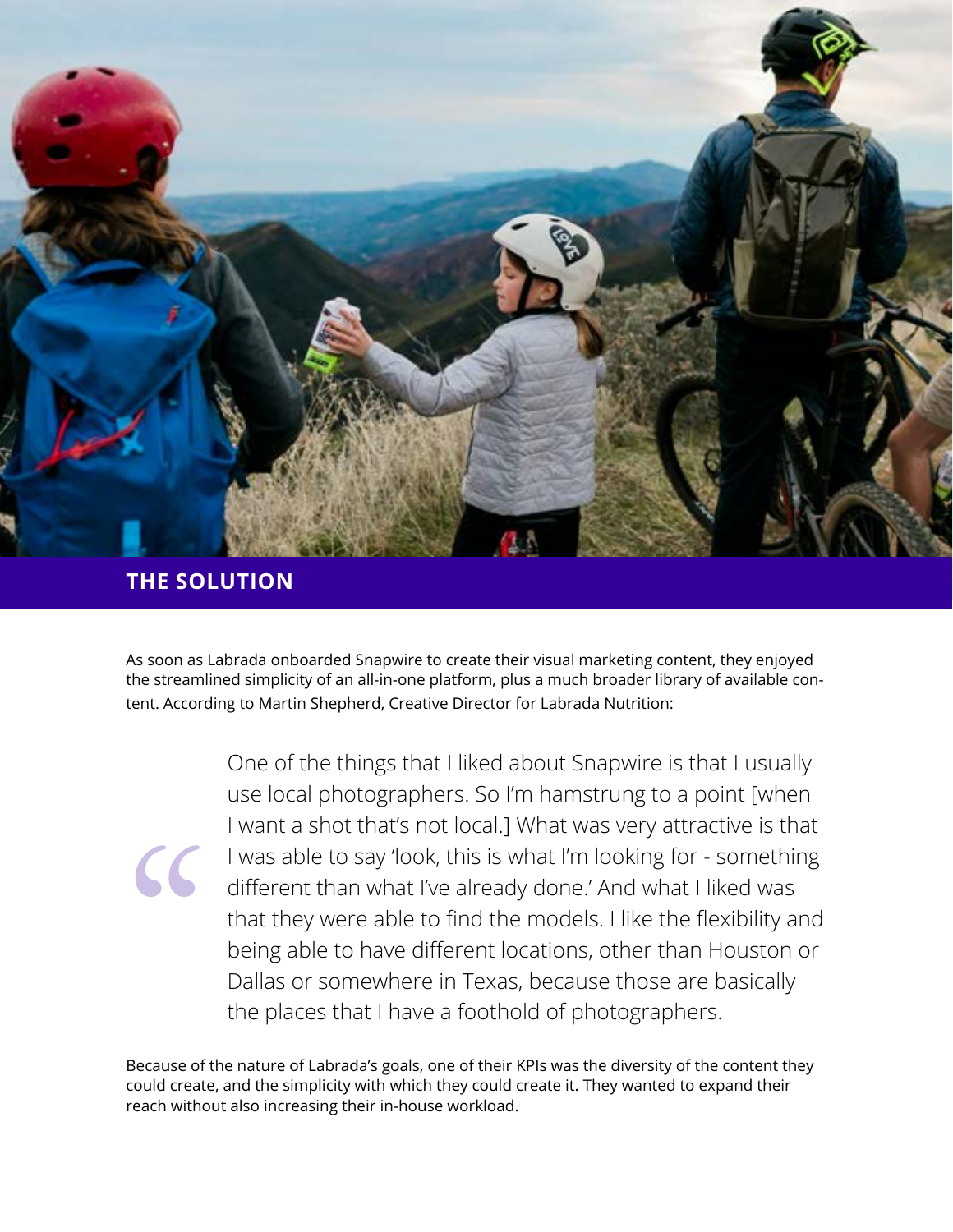

## **THE RESULTS**

While the COVID-19 crisis made it more difficult for Labrada to offer samples to consumers, partnering with Snapwire allowed them to pivot their marketing efforts wholly and gracefully. With Snapwire, Labrada succeeded in creating more visual content and branching out into content types they'd never made before.

In the words of Martin Shepherd:

We're hoping to get back to boots on the ground marketing, but what we've been doing is sending out a newsletter every single week that has five articles every single week. The idea is to educate customers on how to get healthy. Before, we were just doing one new article each week. We've revamped it and made it all brand new. New look, new field, and so on.

This is well worth the time and effort and investment. The **CC** Truis is wentworked by the photos was very, very high.

**Curious how Snapwire can help you streamline your visual content production? Contact us today.**